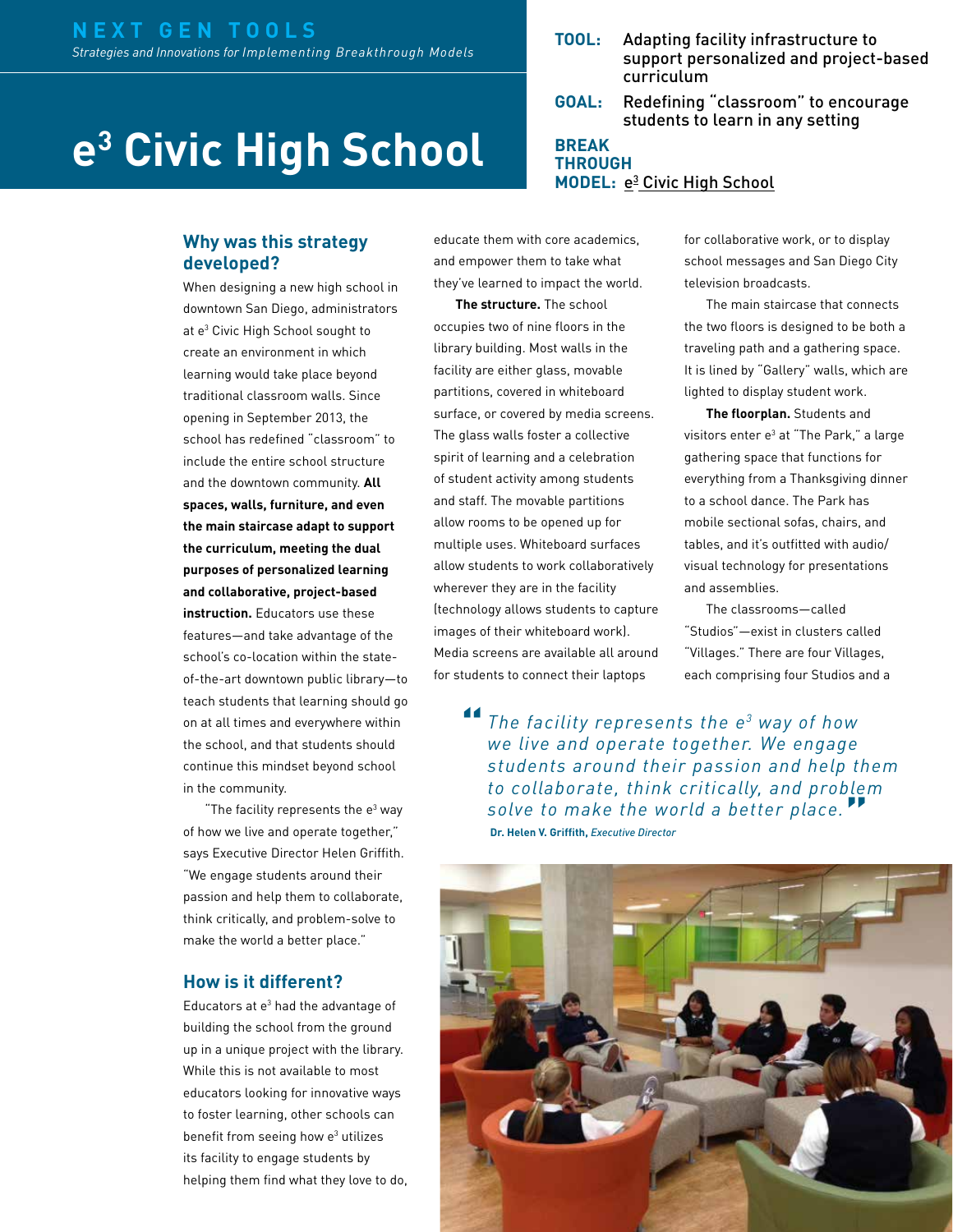science lab surrounding a "Village Common." The Studios have movable furniture and walls, which, if opened, can enlarge the Village Common even more. Double door entries to each Village allow the whole area to be closed off.

Throughout the facility there are nooks where students can gather alone or in groups with laptops. Administrative offices are in the center of e<sup>3'</sup>s first floor in order to be accessible to students and parents and to foster a feeling of trust and mutual respect among students and staff.

# **What is the advantage for students?**

High school students are social. The unique environment at  $e<sup>3</sup>$  allows students to be social in educationally purposeful activities. They move frequently—more than in traditional schools, since e<sup>3</sup> students learn in self-paced, mastery-based "modules" rather than class periods (for more information on the school model, see e<sup>3'</sup>s profile). Students are encouraged and allowed to move about the facility throughout the day, with or without a teacher. Because students spend less seat-time in classrooms, the facility is designed to foster learning anytime and everywhere, through both purposeful and unscheduled social interaction.



## **How does it improve learning?**

The flexible e<sup>3</sup> environment fosters student ownership of learning. Educators intend for this responsibility to cause students to be more proactive about their learning, to dig deeper, ask more questions, think critically, and collaborate. This is also an effective way to scaffold students toward the independence they will have in postsecondary institutions and beyond. Students are encouraged to use technology (every student has a Mac Airbook), which expands their access to a broad range of digital resources.

While the entire curriculum at e<sup>3</sup> is centered on project-based learning, a few areas of the facility are dedicated to developing job-related skills. The media facility uses the same technology and equipment as the municipal broadcast television station, allowing students to practice broadcast journalism in the school and then transfer their expertise to a job in the city. Also, next fall, students will begin to be trained in The Park to troubleshoot technology (e3 's version of "The Geek Squad/Genius Bar"). It is planned that students will receive an e<sup>3</sup> certification listing the competencies mastered during their work as part of the  $e^3$  Genius Bar.

## **What is the advantage for instructors and administrators?**

The flexible design of facilities at e3 allows educators to change their instructional environments to best support the work they are doing. When students branch off to continue their learning away from instructors, glass walls throughout the building allow staff to ensure that students are staying on task. By affording students this measure of independence,  $e^3$  is working to build a culture of mutual

respect that could foster a pleasant learning and teaching environment. Staff at e<sup>3</sup> work deliberately to create this culture by spending the first few weeks of the year building relationships between teachers and students.

#### **What are the challenges?**

Griffith learned that while wheels on chairs make for flexible learning spaces, they are a distraction for many students. The  $e<sup>3</sup>$  team is replacing the wheels with castors to preserve mobility of chairs but discourage students from traveling in them.

Administrators also discovered some challenges with glass walls. There were no private rooms for conferences between students, counselors, parents, or administrators. To create more privacy for students, some partitions will be added, and the glass wall between the school and public library will be frosted.

Finally, since most students came from traditional schools, the team is working to restructure students' habits to adapt to e<sup>3'</sup>s flexible, independent environment. They are giving students enough structure to make them comfortable, yet slowly pushing the boundaries toward selfdirected learning.

#### **What's next?**

Students and staff will continue to be trained together on the use of the facility's technology infrastructure, to ensure that they know how to utilize the full range of options. Teachers will continue to receive professional training on using flexible spaces to foster student-centered learning. Also, students will decide on future furniture purchases and design some areas that were left open. Griffith is eager to allow students to take ownership of—and therefore be more likely to take care of—the facility.